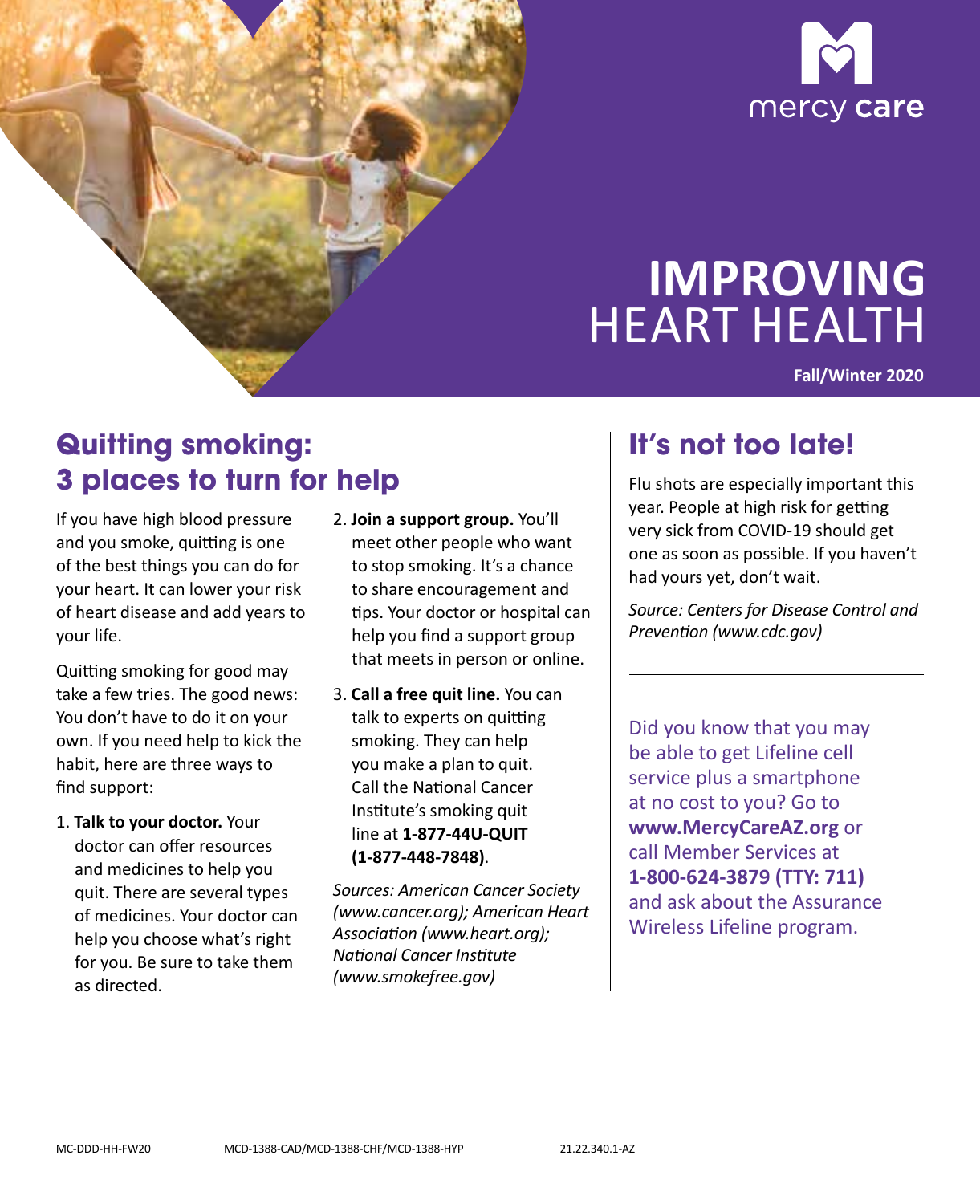## **3 steps to living well with heart failure**

More energy. Better breathing.

If you're living with heart failure, those are good goals to keep in sight. They'll help keep you motivated as you tackle changes that can make a big difference in how you feel.

These three steps can help you keep your disease from getting worse.

- 1. **Watch for flare-ups.** When your symptoms act up, call your doctor's office right away. They can help you feel better — for instance, by changing your medicine. The sooner you call, the better your chances of avoiding a hospital stay.
- 2. **Weigh yourself every day.** Sudden weight gain may be an early tip-off that heart failure is getting worse. Try to step on the scale at the same time every morning — right after using the bathroom. Call your doctor if you gain:
	- •  Three pounds in one day
	- •  Five pounds in one week
- 3. **Go easy on fluids.** Heart failure makes it more likely that fluid will build up in your body. Ask your doctor how much to drink each day. You may need to limit salt (sodium) in your diet too.

*Sources: American College of Cardiology (www.cardiosmart.org); American Heart Association (www.heart.org)* 



## **Exercise: Show your heart some love**

Exercise is good medicine for nearly everyone. Even if you have heart failure, it can be good for you too.

Exercise may help your heart work better. You'll likely have more energy too. Your daily activities may even be easier.

To get started:

- 1. **Ask your doctor first.** Double-check that it's safe for you to exercise. Find out what activities are best for you. You may need to start with a supervised exercise program if you have symptoms like shortness of breath.
- 2. **Choose your moves.** Most activities are good for you, even many hobbies. Be sure to include things that will get your heart pumping, such as walking or swimming.
- 3. **Don't overdo it.** Start slowly and rest often. Even if you only walk for few minutes each day, that's a good start. If that's too hard, you can begin with chair exercises. Over time, you'll build the strength to do more.

While exercise is important, your medicines are too. Keep taking them exactly as your doctor tells you to.

*Sources: Heart Failure Society of America (www.hfsa.org); National Heart, Lung, and Blood Institute (www.nhlbi.nih.gov)*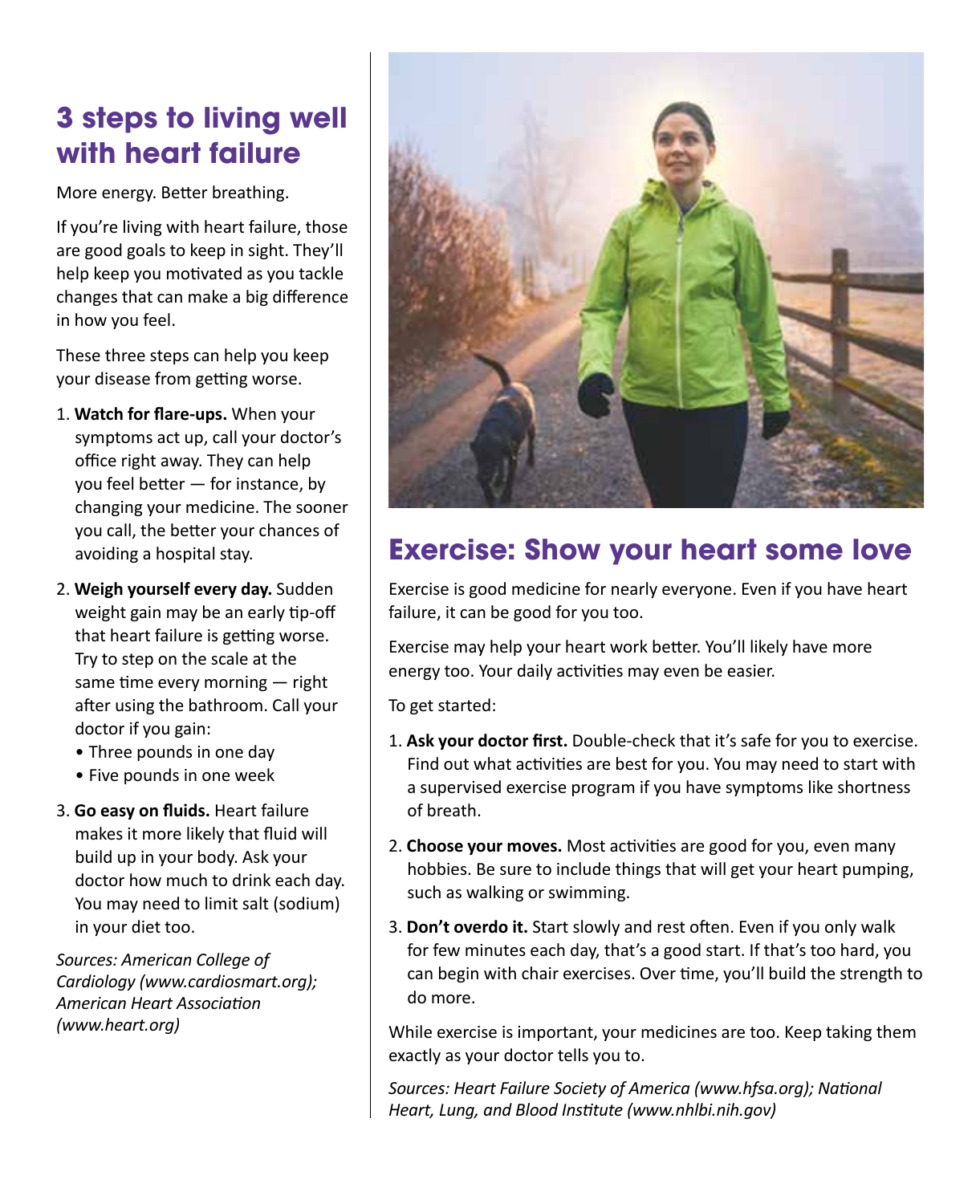## **Take a step toward hearthealthy eating**

Healthy food choices can help your heart, even if you already have heart disease.

You don't have to change everything at once. Start with small steps like these:

**Go for whole grains.** Choose whole-wheat breads, pastas and tortillas. Try oatmeal or whole-grain breakfast cereals. Choose brown rice instead of white.

**Use a new cooking oil.** Olive and canola oils are better for you than butter or margarine.

**Cut back on salt.** Read nutrition labels to find foods low in sodium (another name for salt).

**Switch to low-fat dairy.** When you get used to that, try the nonfat versions next.



**Sip sugar-free drinks.** Make water taste better by adding lemon or berries.

**Choose leaner proteins.** Go for fish, skinless poultry or low-fat ground meats. Trim fat from other meats.

**Plan one meatless meal a week.**  Feature beans or pasta with veggies.

Once you've mastered one of these changes, give another a try.

Lifestyle changes like these are great tools to help protect your heart. If your doctor prescribes medicines, they're just as vital. Be sure to take them exactly as your doctor tells you to.

*Sources: Academy of Nutrition and Dietetics (www.eatright.org); American Heart Association (www.heart.org)* 

## **High blood pressure: Check it at home**

you to track it with a home monitor.

Why? Tracking your blood pressure over time – not just in the doctor's office — helps show whether your treatment is working.

#### **Six tips for at-home tests**

For more accurate readings at home:

- 1. Do the test at the same time each day.
- 2. Don't exercise, smoke, or drink caffeine or alcohol within 30 minutes of a test.
- 3. Empty your bladder and sit quietly for five minutes before a test.
- Is your blood pressure high? If so, your doctor may want 4. Sit up straight with your back against a chair. Put both feet flat on the floor. Rest your arm on the table.
	- 5. Put the bottom of the blood pressure cuff above the bend of your elbow. Wrap the cuff around your bare arm, not over clothing.
	- 6. Follow any other instructions your doctor gave you. For instance, you may be asked to take two or more readings each time.

High blood pressure puts you at risk for serious health problems. Medicines can help — but only if you take them every day exactly as directed.

*Source: American Heart Association (www.heart.org)*